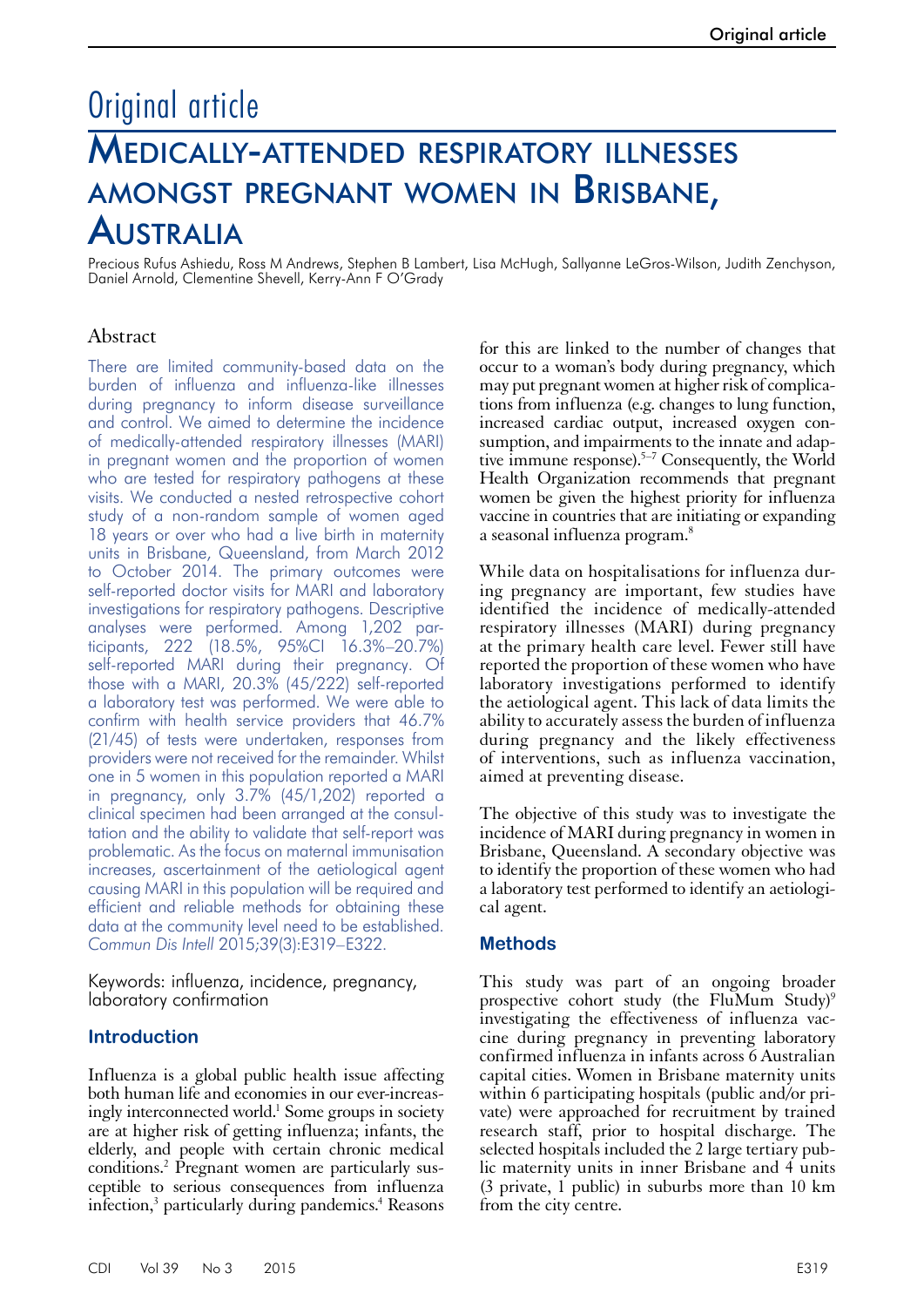Women were eligible for inclusion if they were: aged 18 years or over at the time of written informed consent, willing and able to adhere to all protocol requirements, had sufficient verbal English to permit questionnaire completion, and had given birth to a live infant. Women were excluded if they planned to move overseas before the infant reached 6 months of age.

At enrolment, a detailed questionnaire was completed that collected data on self-reported influenza and pertussis vaccination, self-reported maternal medical and obstetric history and sociodemographic indicators. MARIs were determined by asking the participant whether, during her pregnancy, did she ever have a respiratory illness with symptoms like fever, chills, cough, aches and pains, that caused her to see a doctor. If yes, participants were asked whether a test was performed at the visit (nose, throat or blood specimen) but they were not specifically asked if the test was for influenza or other respiratory pathogens. If a test was reported, this was validated by contacting the relevant healthcare provider. Three to five attempts were made by telephone, email and/or facsimile to confirm the test and obtain a diagnosis. Similar attempts were made to confirm self-report of influenza vaccination during and in the 12 months prior to the pregnancy.

We analysed data collected on enrolment from the 1,202 women recruited at the Brisbane site for the years 2012–2014. The primary endpoint was participant-reported attendance at a medical practitioner for a respiratory illness during pregnancy. The secondary endpoints were a) the participant reported clinical specimens collected for laboratory investigations at these visits, and b) the healthcare provider confirmation of those laboratory investigations.

The study was approved by the Royal Brisbane and Women's Hospital Human Research Ethics Committee (HREC/12/QRBW/85), the Mater Mothers Human Research Ethics Committee (2012–16), and The University of Queensland Medical Research Ethics Committee (2012000180).

# **Data analysis**

The primary analysis was the proportion of women who reported a MARI during the pregnancy and presented with its 95% confidence interval (CI). Secondary analyses were the proportion of women who reported a test done and of those, the propor-tion that were confirmed by the health service pro-vider. Descriptive analyses were performed using Stata SE V12 (StataCorp, Texas, USA), including producing proportions and means with 95% CIs, and medians with interquartile ranges.

# **Results**

# **Participant characteristics**

Between March 2012 and October 2014, 1,713 women were screened and 1,202 (70.2%) were enrolled into the FluMum study in Brisbane. The mean age was 31.5 years (95% CI 31.3–31.8), 2% (23/1,196) identified as Aboriginal and/or Torres Strait Islander and 698 (58.1%) were recruited through public hospitals. More than half of the women for whom data were available (947/1,194, 79%) were in paid employment during their pregnancy; the majority of these being in fulltime employment (568, 60%). Approximately half (515/1,035, 49%) had completed a university degree or higher and approximately 8% of women (93/1,195) had smoked during their pregnancy. Of the 1,196 women for whom data were available, 340 (28.4%) self-reported a pre-existing health condition such as heart disease, respiratory conditions, immunosuppressive conditions, cancer or diabetes, or a history of pneumonia requiring hospitalisation in the past 12 months.

#### **Medically attended respiratory illnesses during pregnancy**

Overall, 222 of 1,202 women (18.5%, 95% CI, 16.3%–20.7%) reported a respiratory illness that caused them to visit a health practitioner during their pregnancy. Of these, 39 women reported 2 episodes, eight reported 3 episodes, and two reported 4 episodes. Forty-five (20.3%, 95% CI 15.0%–25.6%) of the 222 women with a MARI reported that a clinical specimen was collected at the time (nose swab  $n=15$ , and/or throat swab  $n=10$ , and/or a blood test  $n=35$ ). No tests were reported in episodes subsequent to the initial pres- entation. Seventy-two (21.2%) of the 340 women with a self-reported pre-existing health condition reported a MARI during their pregnancy and 22 (30.6%) of these women reported they had a test done.

Despite multiple attempts to secure information from providers, confirmation of the test request was obtained in 21 (46.7%) episodes. Of the confirmed episodes in which a blood test was taken (n=13), 7 providers reported the bloods were not tested for respiratory viruses. This information was not provided for the remaining 6 episodes.

# **Discussion**

Influenza is an important cause of morbidity during pregnancy<sup>5</sup> but the lack of systematic surveillance for disease during pregnancy at the community level limits the ability to reliably estimate the burden of disease and the effectiveness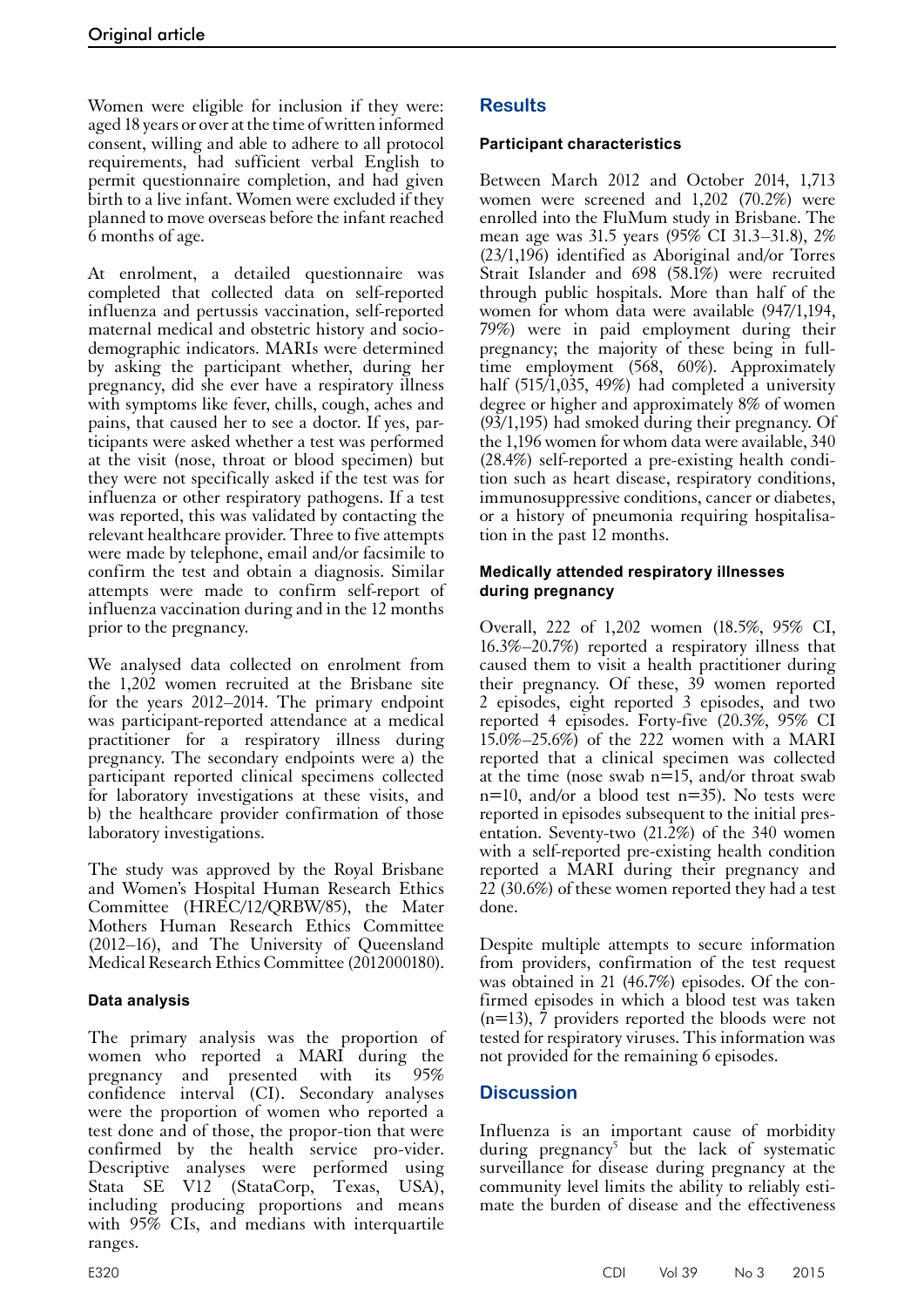of interventions, particularly vaccination. This study had identified that almost one in 5 women will present to a health care provider during their pregnancy for a respiratory illness. Collection of clinical specimens during the visit is reported but is difficult to confirm. This leads to doubts about the reliability of those reports with respect to testing for respiratory pathogens.

There are limited comparable data with which to compare the MARI incidence in our study given differences in study designs, study populations, and the case definitions used for respiratory illness and/or influenza-like illness. In a randomised controlled trial of inactivated influenza vaccine in HIV-negative pregnant women in South Africa that employed active surveillance for respiratory illnesses,<sup>10</sup> 17.2% (95% CI 14.9–19.6) of women in the control group reported an influenza-like illness in the period from the time of vaccination to up to 24 weeks post-birth of the infant; 65.2% (95% CI 62.2–68.1) reported having any respiratory illness.10 The incidence of illness during pregnancy only was not reported. In a cohort study that used administrative datasets, Lindsay et al<sup>11</sup> reported  $8\%$ of 8,323 healthy (no underlying chronic conditions) pregnant and post-partum women in Washington, United States of America, experienced an influenza-like episode that resulted in health-care use (total person weeks of observation  $= 301,778$ ).<sup>11</sup>

Blood was the predominant specimen women reported as being collected. This is unusual given there are few clinical indications for serology in acute, uncomplicated respiratory illness at the community level.<sup>12</sup> For those who reported a MARI episode, we asked "thinking now about the 1st episode of respiratory illness during your pregnancy that caused you to see a doctor, can you tell me the tests done?" We then sought further information on who had done the test, the diagnosis, gestational age at the time of the test and the treating doctors contact details. We also sought similar information for each subsequent MARI. Whilst we made reference to episodes of respiratory illness, it is possible that there may have been some misunderstanding or uncertainty for participants such that the information provided may not have directly related to specimens collected at a MARI presentation that were specifically for a respiratory diagnosis. This is partially supported by the number of reports from providers stating bloods were not tested for respiratory viruses.

The difficulties encountered in confirming the test with the health care provider is problematic for influenza surveillance and control in this population and for estimating the effectiveness of maternal influenza and/or pertussis vaccination during pregnancy at the population level, particularly in non-pandemic periods. With the exception of hospitalised cases, there are limited populationbased data on both the burden of influenza and the effectiveness of influenza vaccination during pregnancy. This lack of data is recognised as a contributing factor towards determining the real risk of influenza associated with pregnancy.13, <sup>14</sup> Such data would enhance public health policy recommendations and facilitate discussions between health care providers and pregnant women on the risks of influenza and why the vaccine is recommended in pregnancy.

This study has some limitations that necessitate caution in interpreting the findings. The FluMum study<sup>9</sup> population is derived from English speaking women giving birth to a live infant in metropolitan maternity units and may not be representative of non-English speaking women and those with high risk pregnancies and adverse pregnancy outcomes, nor of women in rural and remote areas where access to health care and the viability of specimen collection, transport, and processing for respiratory illnesses may differ. While the proportion of Aboriginal and Torres Strait Islander women enrolled in the study was low (1.7%), it does approximate the 2011 estimated resident Indigenous population of the greater Brisbane region (2.0%).15 Further possible selection and measurement biases that may be affecting our findings are potential differences between vaccinated and unvaccinated women that would influence their decision to participate in the study and their recall of MARI. Finally, as data were collected retrospectively, mis- classification due to poor recall may have occurred resulting in an over– or under-estimation of MARI frequency and of testing for MARI.

MARI during pregnancy is not uncommon yet the investigation of these illnesses to determine an aetiological agent is infrequent. While labora- tory investigation of all community-based MARI during pregnancy may be unwarranted clinically, sentinel surveillance of these events in sites repre- sentative of Australian pregnant women would be a useful contribution to further understanding the risk and outcomes of influenza during pregnancy. Such surveillance would provide more comprehen-<br>sive estimates of influenza vaccine effectiveness to inform public health policy.

# **Acknowledgements**

We thank the additional FluMum Study Chief Investigators, Professor Terry Nolan, Dr Nicholas Woods, Professor Helen Marshall, Professor Peter Richmond, Dr Mark Chatfield, who all contributed to the design and implementation of the national study from which the data presented here were derived. We also thank the staff of the